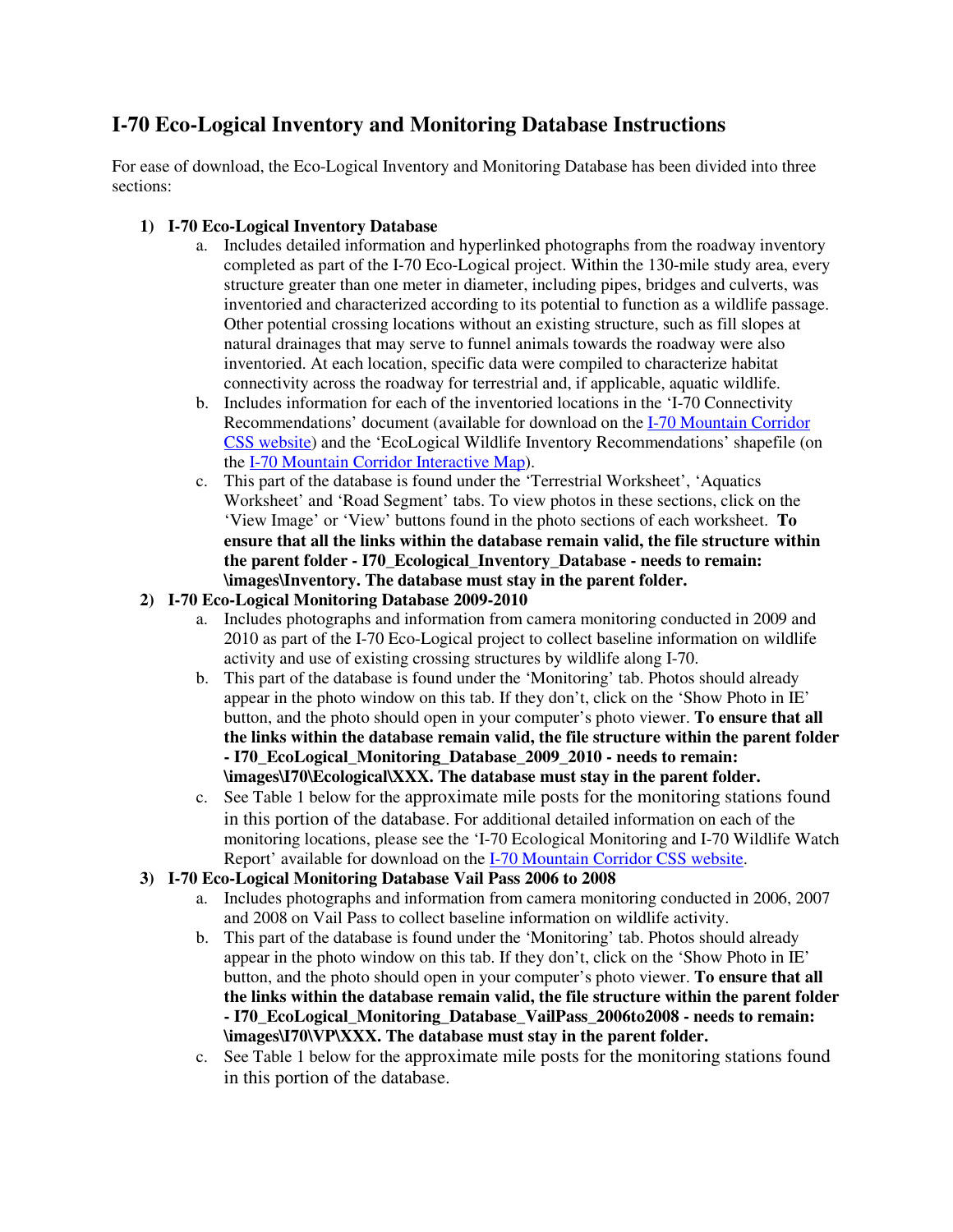If you would like a single database with all of the above information, download each database and its images separately. Put the folders that contain the images into the following file structure:



You only need one copy of the database, and it should be housed in the parent folder ('Database' in the example above) with the 'images' folder. The parent folder can be renamed but all subsequent folder names should remain the same (including capitalization) in order to ensure that all the links within the database remain valid.

**Note:** The images included with the database have been compressed to ease download. If you would like to see the original images, please contact: Rocky Mountain Wild, 1536 Wynkoop Street, Suite 303, Denver, CO 80202, 303-546-0214.

**Disclaimer:** Written documents may accompany this data and should be referenced. The information portrayed in these data should not replace field verification. Rocky Mountain Wild or its partners on the I-70 Eco-Logical project assume no liability relating to the completeness, correctness, or fitness for use of this data.